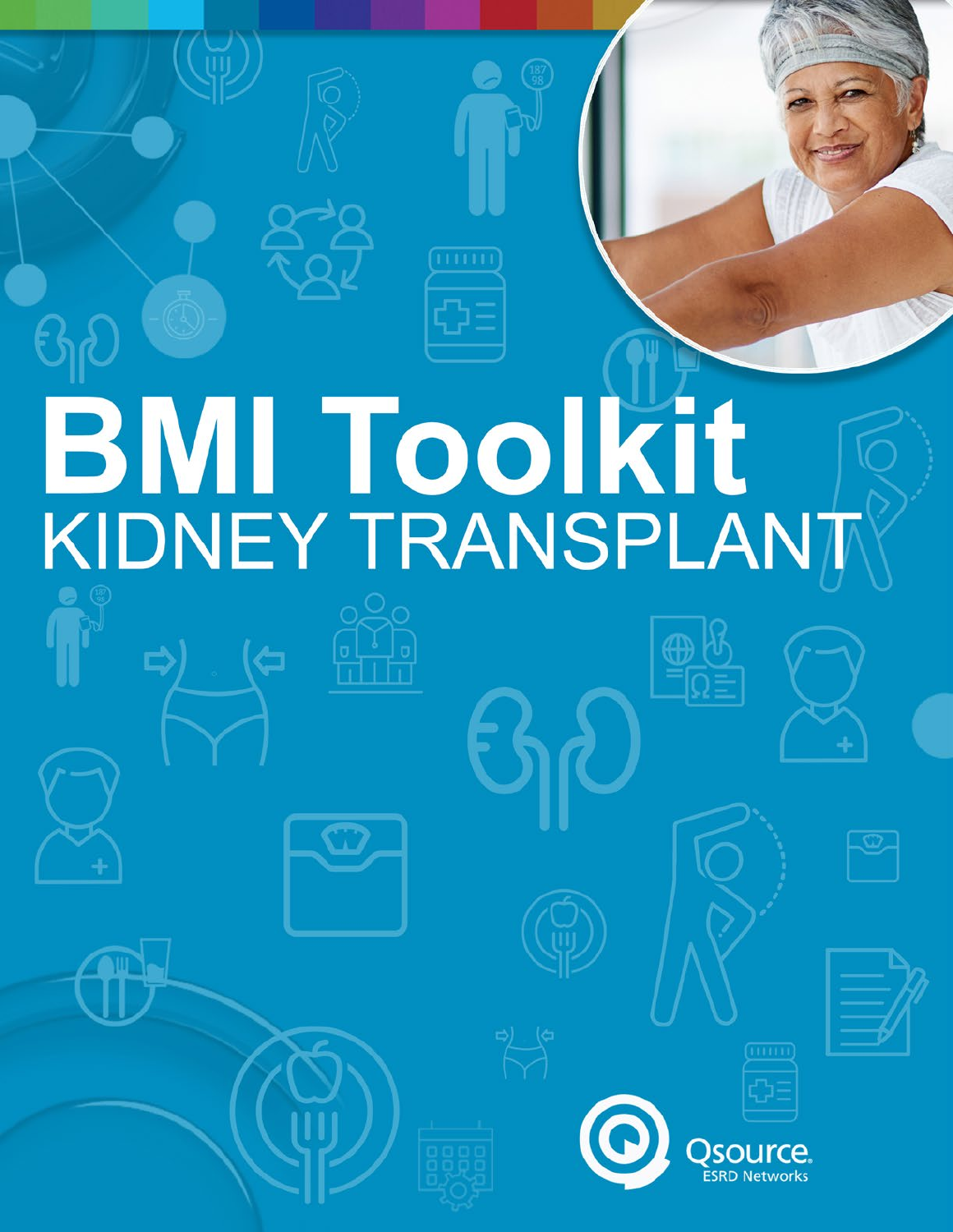# **Contents**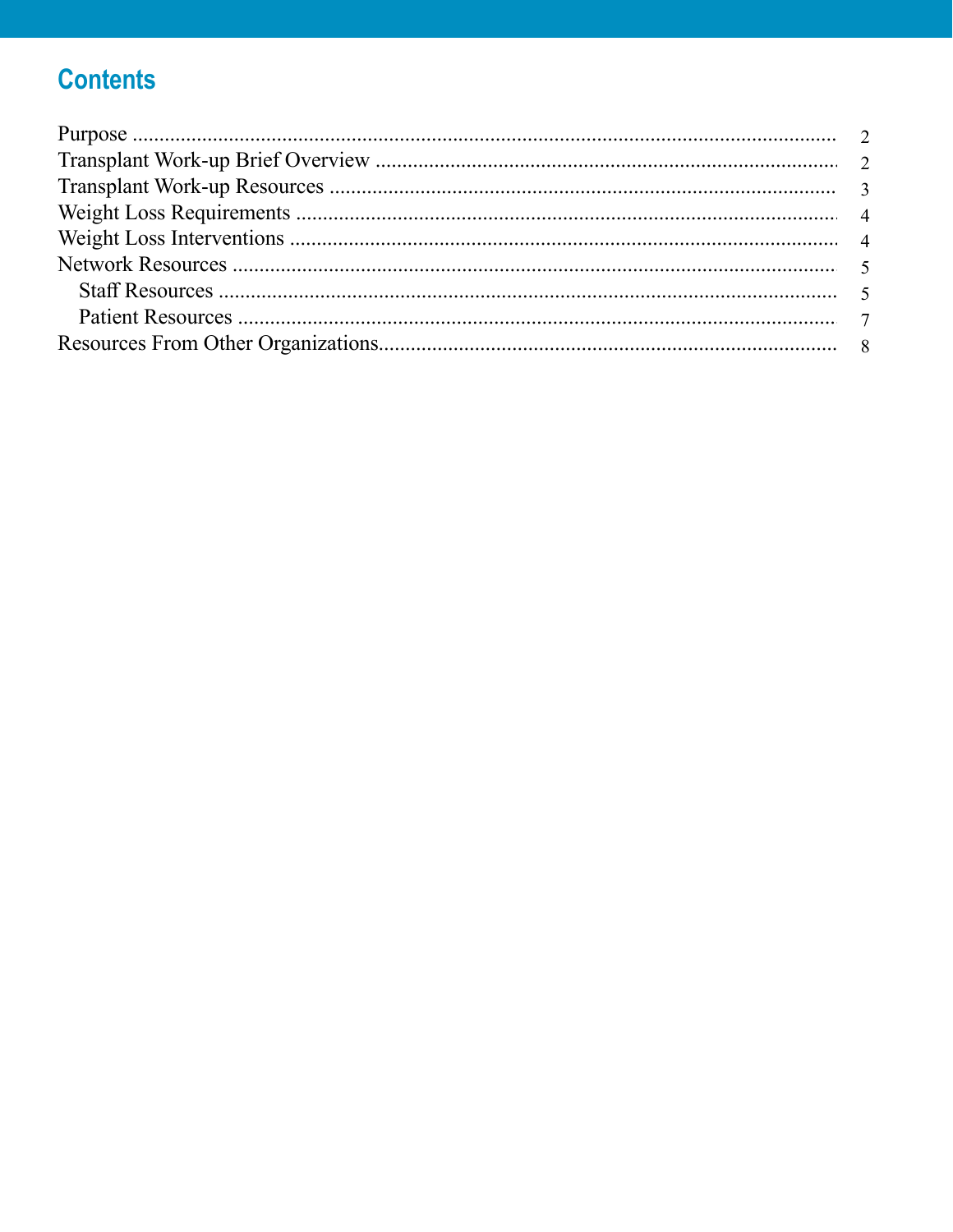# **Purpose**

The purpose of this document is to provide general guidance for the Transplant Work-up process with a focus on body mass index (BMI) requirements as it pertains to kidney transplantation. This Toolkit will also serve as a guide for weight loss requirements and guidance.

# **What is BMI?**

BMI stands for Body Mass Index. BMI Calculation: A person's weight in kilograms divided by their height in meters squared.

> **BMI = Weight (kg) Height (m)<sup>2</sup>**

# **Transplant Work-Up Brief Overview**

During the initial Transplant work-up appointment the patient will see several members of the transplant team including:

- Registered Nurse
- Doctor/Surgeon
- Dietician
- Transplant Pharmacy Team



#### The Registered Nurse Reviews/Collects:

- Past Medical History
- Pertinent information regarding the Transplant



### Doctor/Surgeon Reviews/Collects:

- Physical Assessment
- Pertinent Information Regarding the Transplant



## Pharmacy Team Reviews/Collects:

- Current Medications and compliance
- Information regarding posttransplant medications



### Dietician Reviews/Collects:

- Compliance to renal diet, diet quality, and physical activity
- Frailty Assessment
- Discuss any concerns with weight (BMI, Waist circumference)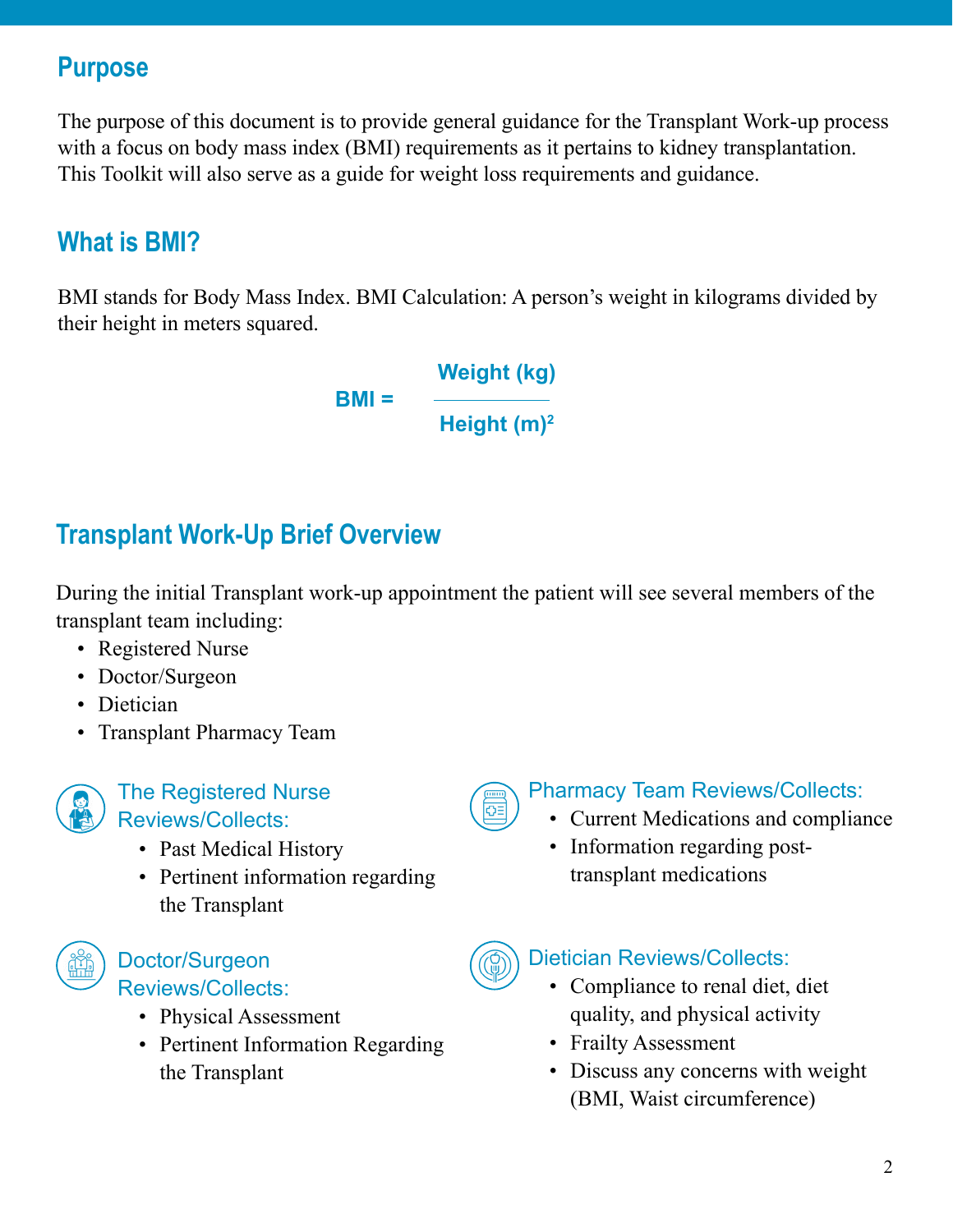# **Transplant Work-Up Resources**

The Network has created the following resources to assist patients through the transplant work-up process:

## Transplant Interest Form

For providers to share with patients to assess patient interest in transplant and begin the referral process.

[Download NW 10 \(IL\)](http://resourcehub.exchange/download/nw-10-transplant-interest-form/?wpdmdl=5764&refresh=5f14d4d61853e1595200726): <https://bit.ly/2DnmhW4>

[Download NW 12 \(IA, KS, MO, NE\)](http://resourcehub.exchange/download/transplant-interest-form/?wpdmdl=4952&refresh=5f14d4d436cb11595200724):<https://bit.ly/3fdkccp>

# Transplant Discussion Topics

For patients who have been referred and are ready to attend their initial appointment.

[Download](http://resourcehub.exchange/download/transplant-discussion-topics/?wpdmdl=6166&refresh=5f14d510cdc191595200784): <https://bit.ly/2P5GGS2>

# Transplant Work-up Appointments Checklist

For patients to track their work-up appointments. The dialysis clinic may want to keep an updated copy in their records as well, to assist patients through the work-up process.

[Download](http://resourcehub.exchange/download/transplant-work-up-appointments-checklist/?wpdmdl=6032&refresh=5f14d52557c681595200805): <https://bit.ly/3gkzHkg>





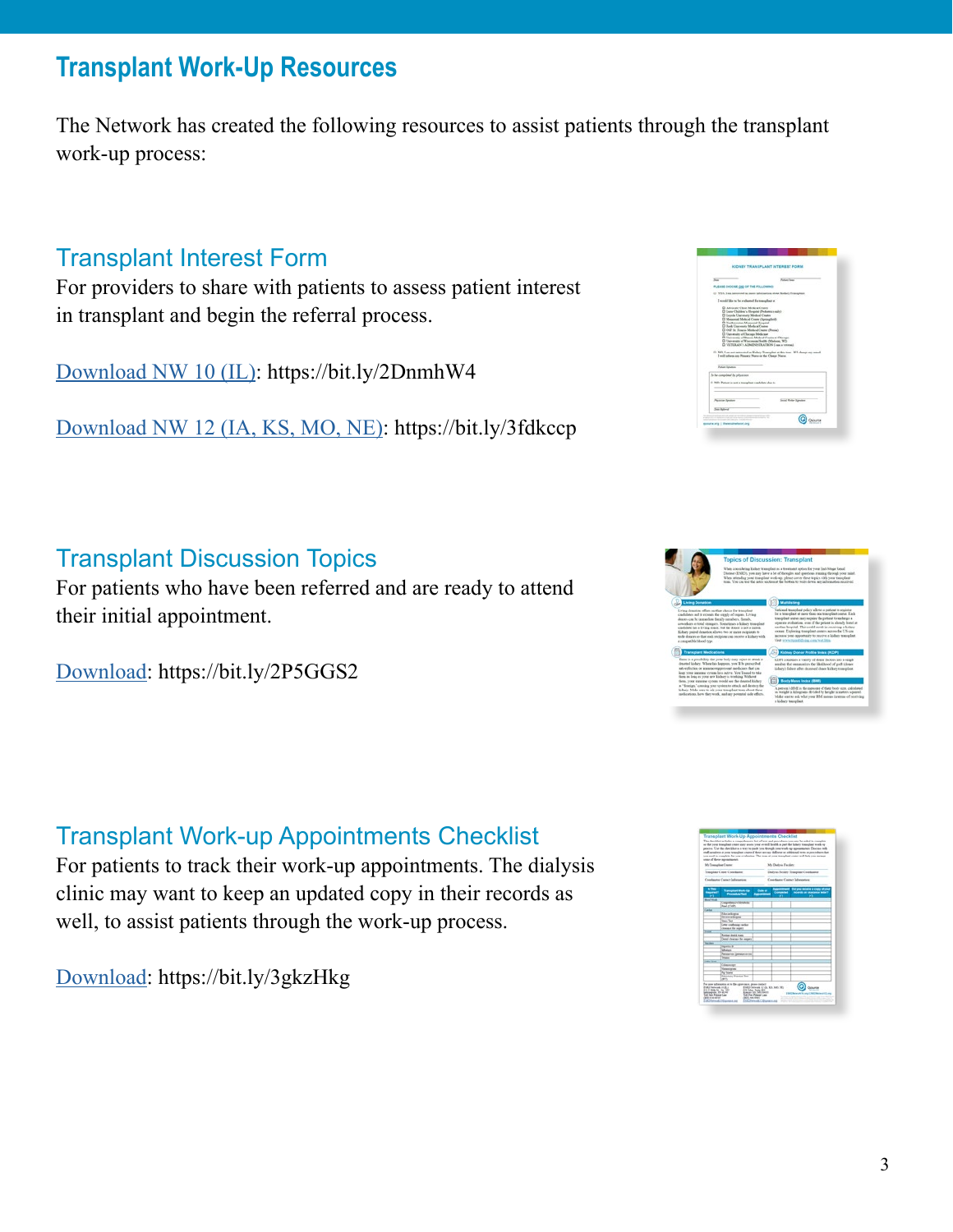## **Weight Loss Requirements**

Transplant centers may have different weight requirements for kidney transplant. Transplant centers may ask that the patient lose some weight prior to receiving a kidney transplant. If patients are asked to lose weight, they should make sure to do it in a healthy way.

Transplant centers use a couple of different methods when assessing whether weight loss is required for kidney transplant. One method is the BMI calculation which is where they assess a person's weight in kilograms divided by their height in meters squared. Another method that some transplant centers are using is measuring waist circumference, because BMI is not always an accurate measure for patients on dialysis. Increased waist circumference is directly linked to increased risk for mortality in healthy individuals and individuals on dialysis. At this time waist circumference is a more of a subjective assessment done by the surgeon and/or dietician.

The dietician will initially determine appropriate intervention for the patient in terms of weight loss. The dietician will also provide a goal weight (upon discussing with MD) and an explanation for weight loss to the patient.

# **Weight Loss Interventions**

Gradual weight loss over a period of time

Weight loss contracts

Weight loss surgeries

Weight loss programs specific to transplant program

- Qualifications might include some or all of the following:
	- Chronic Kidney Disease
	- $\circ$  BMI > 30 kg/m2
	- Medicare as primary insurance
	- In transplant workup
	- Motivation to learn
	- Adequate transportation
	- Required to lose between  $\sim$ 10-30 lbs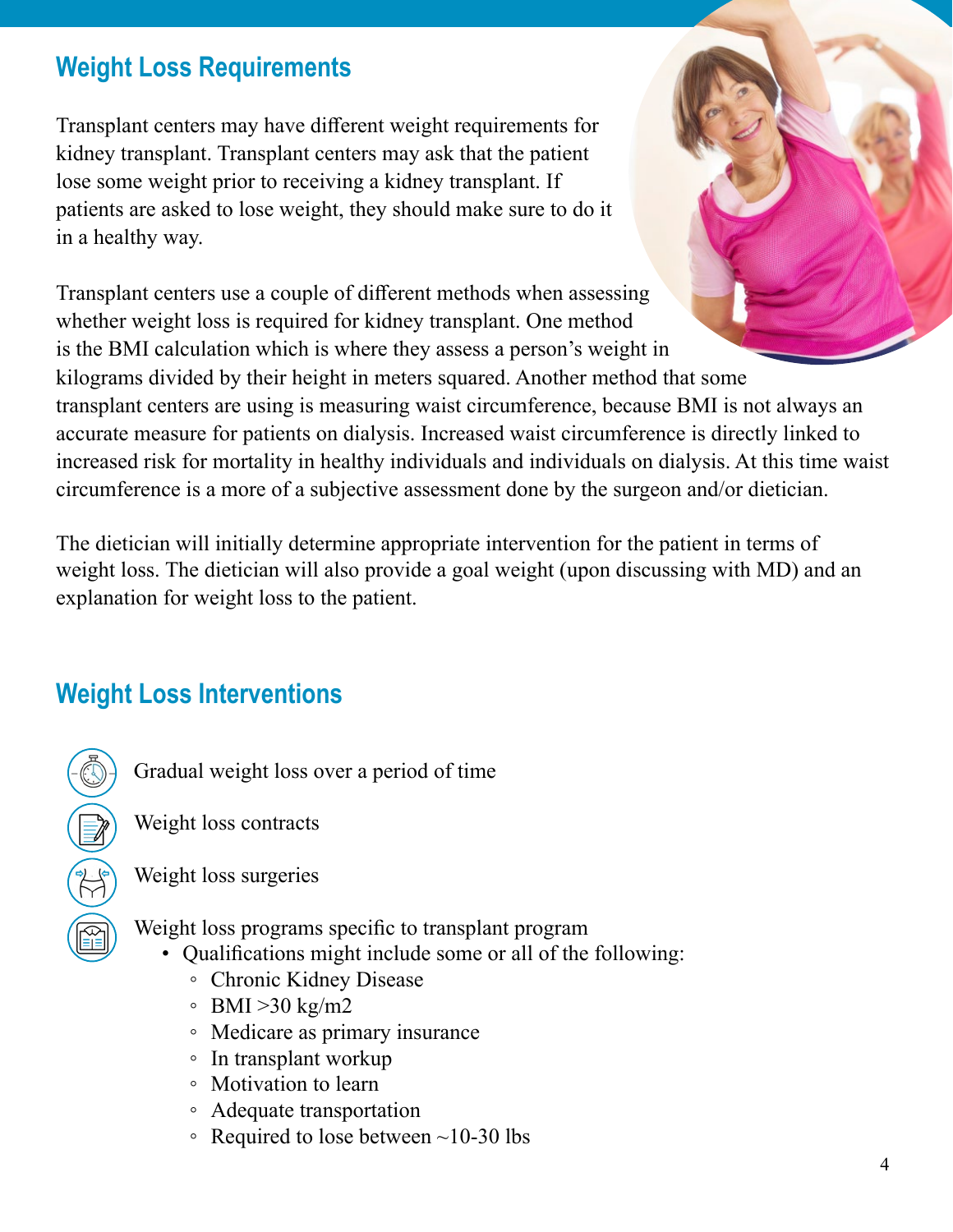## **Network Resources**

The Network has created the following staff and patient resources to assist with encouraging patients to stay active, tips for dialysis patients who want to lose weight, and setting attainable goals when it comes to losing weight.

## **Staff Resources**



### Shared Decision Making Series

Engaging patients through the process of Shared Decision making can have significant impact on the health of your patients and on your clinic outcomes. Shared Decision Making (SDM) is a patient-centered process that engages patients, their care partners and the health care team in collaborative decision making.

Shared Decision Making

- Is a collaborative process
- Involves providers partnering with the patient to explore and compare treatment options
- Takes into account the best scientific evidence available
- Identifies and takes into account patient values and preferences
- Honors the patient's right to be fully informed about all care options and the potential harms and benefits
- Honors the provider's expert knowledge
- Allows patients and their providers to make health care decisions together

Many patients do not know that they can and should participate in decisions about their health care. Weight loss decisions and plans can only be successful if the patient is involved in the process every step of the way. The following tools will help dialysis staff with implementation of the SDM process.

[Download Series #1](http://resourcehub.exchange/download/nw-10-shared-decision-making/?wpdmdl=5768&refresh=5f14d4415621a1595200577): <https://bit.ly/3106fJD> [Download Series #2](http://resourcehub.exchange/download/nw-10-shared-decision-making-process/?wpdmdl=5770&refresh=5f14d442c5d601595200578): <https://bit.ly/3ghonVK> [Download Series #3](http://resourcehub.exchange/download/nw-10-shared-decision-making-case-example/?wpdmdl=5772&refresh=5f14d444a13e61595200580): <https://bit.ly/313iTHL>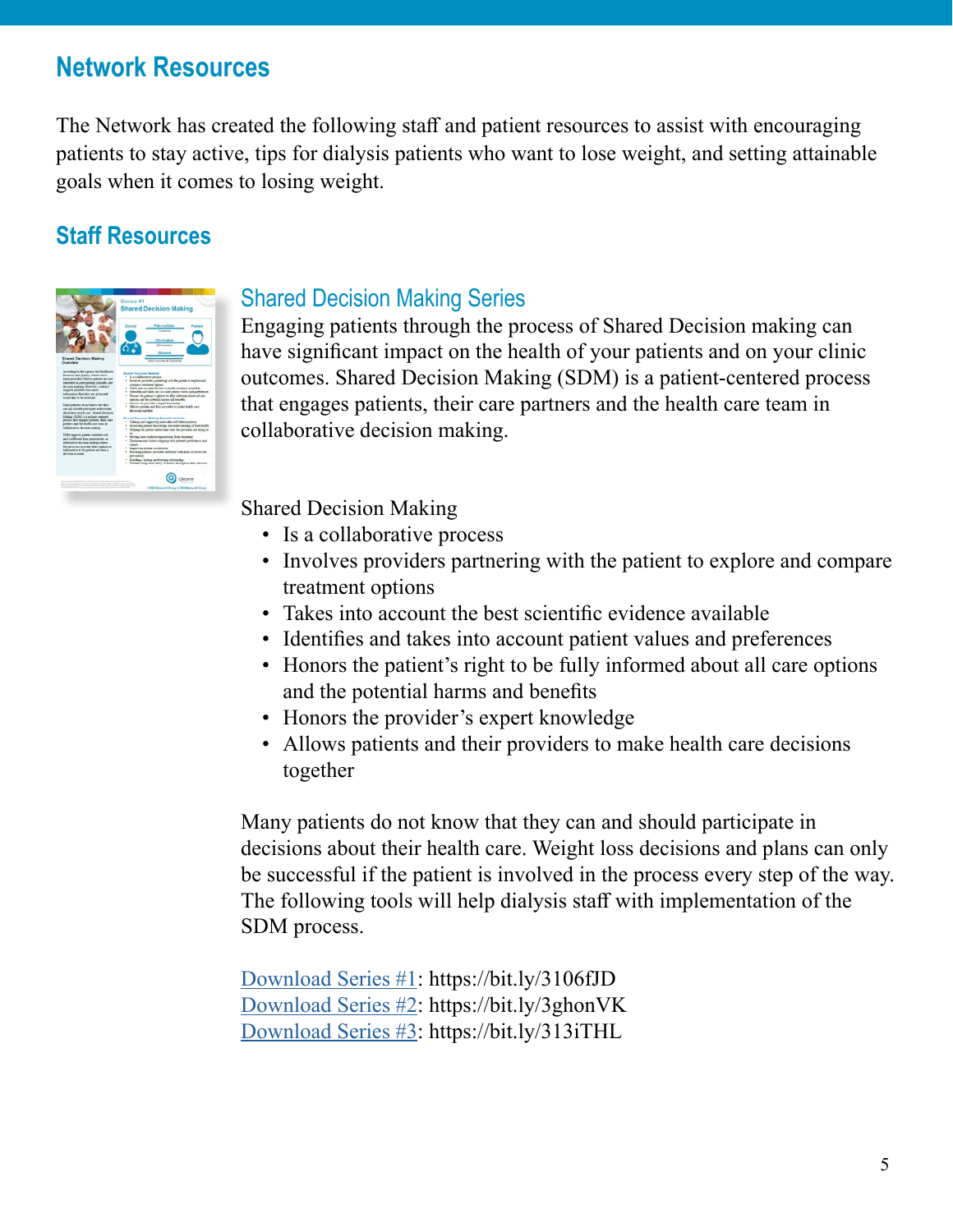| <b>Set a Goal to Thrive</b><br>two and to done! |       | Feel. Better.<br>Boag shoulder and socially actors can make your overall quality of left better. Setting a SMART<br>neal Class of r. Measurable, Achaevable, Realisms and Tune Round) can belo you be macrossful. You<br>can start small and build up to some goods! Read the example below then use page two to write your |
|-------------------------------------------------|-------|-----------------------------------------------------------------------------------------------------------------------------------------------------------------------------------------------------------------------------------------------------------------------------------------------------------------------------|
| GOAL                                            |       | I want to be healthout"                                                                                                                                                                                                                                                                                                     |
| tercent                                         | $7 -$ | Who? What? Where? How? When?<br>"I will take a 13 minute with three days a week an arm-<br>fers around my weighborhood."                                                                                                                                                                                                    |
| <b>MEADURAIN</b>                                |       | How will I know I've reached my goal?<br>"I will write on novembradar every normik the time each day I<br>sub-1                                                                                                                                                                                                             |
| <b>AGHEWALE</b>                                 |       | What do I need to meet my goal? Time? Eugenrt?<br>Twill go father every week. I will ask a friend to walk with<br>sing <sup>or</sup>                                                                                                                                                                                        |
| <b>Раздантис</b>                                |       | Why do I want to reach this goal?<br>"Right new I can walk two blocks well-out persing tard. I want<br>to be able to walk four blacks."                                                                                                                                                                                     |
| <b>TAN BASED</b>                                |       | I will reach my goal by<br>"One month from todes: I will be able to walk 15 minors, three<br>fence a tende."                                                                                                                                                                                                                |
|                                                 |       | NOTE Belon antingularited, talk to your doctor about how to calcit start increasing your physical activity.<br>source                                                                                                                                                                                                       |

## Goal Setting

The "Set a Goal to Thrive" is a two paged patient handout developed to help encourage patients to set goals. The front side explains and provides an example of SMART (Specific, Measurable, Attainable, Realistic, Timebased) goals and the back side provides space for the development of a personalized SMART goals.

Print and provide a copy of the handout to the patient prior to discussing their weight loss goals with them, reviewing the concept of a SMART goal and how it can benefit them and ensure that their goals are incorporated into their plan. Consider using the tool when completing your assessment prior to the plan of care meeting, then incorporating the patient's goal(s) into the Plan of Care document.

[Download](http://resourcehub.exchange/download/set-a-goal-to-thrive/?wpdmdl=5353&refresh=5f14d3521db421595200338): <https://bit.ly/3117qZn>

| <b>JOHNS HOPKINS</b><br>515                                                                                                                                                                                                          | <b>Johns Hopkins</b>                       |
|--------------------------------------------------------------------------------------------------------------------------------------------------------------------------------------------------------------------------------------|--------------------------------------------|
| föme                                                                                                                                                                                                                                 |                                            |
| <b>Frailty Calculator - US Units</b>                                                                                                                                                                                                 |                                            |
| Please note: this catculater webpage should enty be used for calculation and/or d<br>you plan to collect date by hard copy and then enter it lots the calculator at a tele<br>data collection forms available in the practice quicks |                                            |
| Constitute 1<br>10 Main 11 Farmers<br>Participant height and weight are measured. Instructions                                                                                                                                       | called annual Winni                        |
| <b>Certain threater</b><br>$\mathbf{r}$<br><b>Glaci Fagua</b><br>Current Weight<br>Wednesday 1 separatures                                                                                                                           |                                            |
| Please click you noon you have entered both weight measures:<br>Darlin grand argumented that hand dynamicsmaker 3 between selfs dominant hand-                                                                                       | <b>Institute Learn</b>                     |
| White-It hand do you use to slop your same? (Exercisate hand)                                                                                                                                                                        | Gi Alcana Gi a                             |
| Have you had any recent pain in your wrist or any acute flare up in your hand or a<br><b>Europei agnolecene?</b><br>U Ves R No                                                                                                       |                                            |
| Have you had any extracty on your hands or arms during the last 3 months ?<br>12 Year 10 Nov.                                                                                                                                        |                                            |
| West grite strength sest completed?<br><b>Dominant hand measuressed</b> 1<br>Dominard hand measurement 2<br>Dominant hand measurement 3                                                                                              | <b>W. View -O. Hour</b><br>Mai<br>Ká<br>×à |
|                                                                                                                                                                                                                                      | Walking                                    |
| Participant webs 6 meter course folio at visual para. Instructions                                                                                                                                                                   |                                            |
| Was the 4 motor walking tost completed?                                                                                                                                                                                              | W. You 17 No.                              |
| <b>East Westerland Tenant</b>                                                                                                                                                                                                        | sec.                                       |

### Frailty Assessment

Frailty is defined as clinically recognizable stated of increased vulnerability resulting from aging-associated decline in reserve and function across multiple physiologic systems such that the ability to deal with acute stressors.

Frailty Assessment covers five areas for assessment. Patients can score between 0-5:

- Unintentional Weight Loss
- Weakness
- Slowness
- Exhaustion
- Low Activity



## Frailty Interventions: What to Do If My Patient is Told They Are Frail

- Encourage gradual increase in activities of daily living (cooking, bathing, dressing, etc.)
- Encourage gradual increase in physical activity (walking, doing laundry, gardening, etc.)
- Encourage PCP visit to obtain PT referral
- Reassess

[Get More Information](http://www.johnshopkinssolutions.com/solution/frailty/): [www.johnshopkinssolutions.com/solution/frailty/](http://www.johnshopkinssolutions.com/solution/frailty/)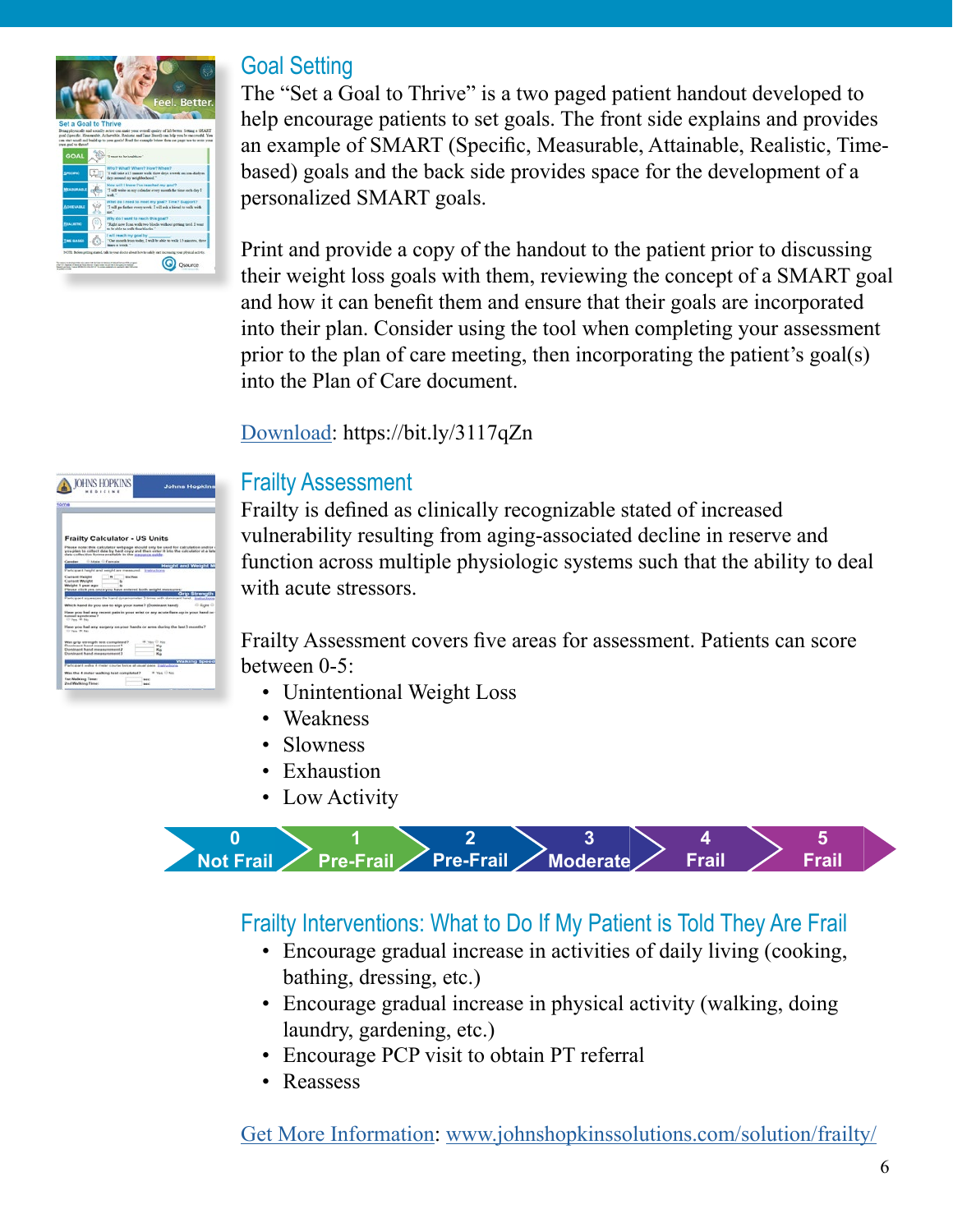### **Patient Resources**



## Weight Loss Tips and Strategies for Dialysis Patients

These weight loss tips are specialized for dialysis patients to help with weight loss. This document shares the benefits of weight loss, tips and strategies for weight loss, any barriers while on dialysis, and ways to stay on track to weight loss goals.

[Download](http://resourcehub.exchange/download/weight-loss-tips-and-strategies-for-dialysis-patients/?wpdmdl=6570&refresh=5f14d2f80b5d81595200248): <https://bit.ly/2Xa3FzR>



## Benefits of Being Active

Regular physical activity is one of the most important things you can advise your patients to do for their health. People on dialysis can and do exercise. Exercise is an important part of a healthy weight loss journey. Share these resources with your patients to encourage physical activity.

[Download](http://resourcehub.exchange/download/benefits-of-being-active/?wpdmdl=5215&refresh=5f14d14dd97951595199821) in English: <https://bit.ly/2CW98Dw> [Download in Spanish](http://resourcehub.exchange/download/benefits-of-being-active-spanish/?wpdmdl=5217&refresh=5f14d5ad29e6c1595200941): <https://bit.ly/3faYhT3>

|                  | Monday | Tuesday | Wednesday | Thursday |
|------------------|--------|---------|-----------|----------|
| <b>Breakfast</b> |        |         |           |          |
| inch             |        |         |           |          |
| Diamet           |        |         |           |          |
| Activity         |        |         |           |          |

### Daily Food and Activity Diary

Keeping a record of daily food intake will help patients stay on track when trying to lose weight or maintain healthy weight and activity levels. Let your patients know that doing so will give you a quick way to check their progress.

[Download:](http://resourcehub.exchange/download/daily-food-and-activity-diary/?wpdmdl=6599&refresh=5f14d317b5fe91595200279) <https://bit.ly/30gfYN0>



### Exercise to Feel Better Crossword

Complete the crossword puzzle using the clues listed in the table about exercise and overall health.

[Download](http://resourcehub.exchange/download/exercise-to-feel-better-crossword/?wpdmdl=6219&refresh=5f14d63734dc61595201079): <https://bit.ly/2P9P4jh>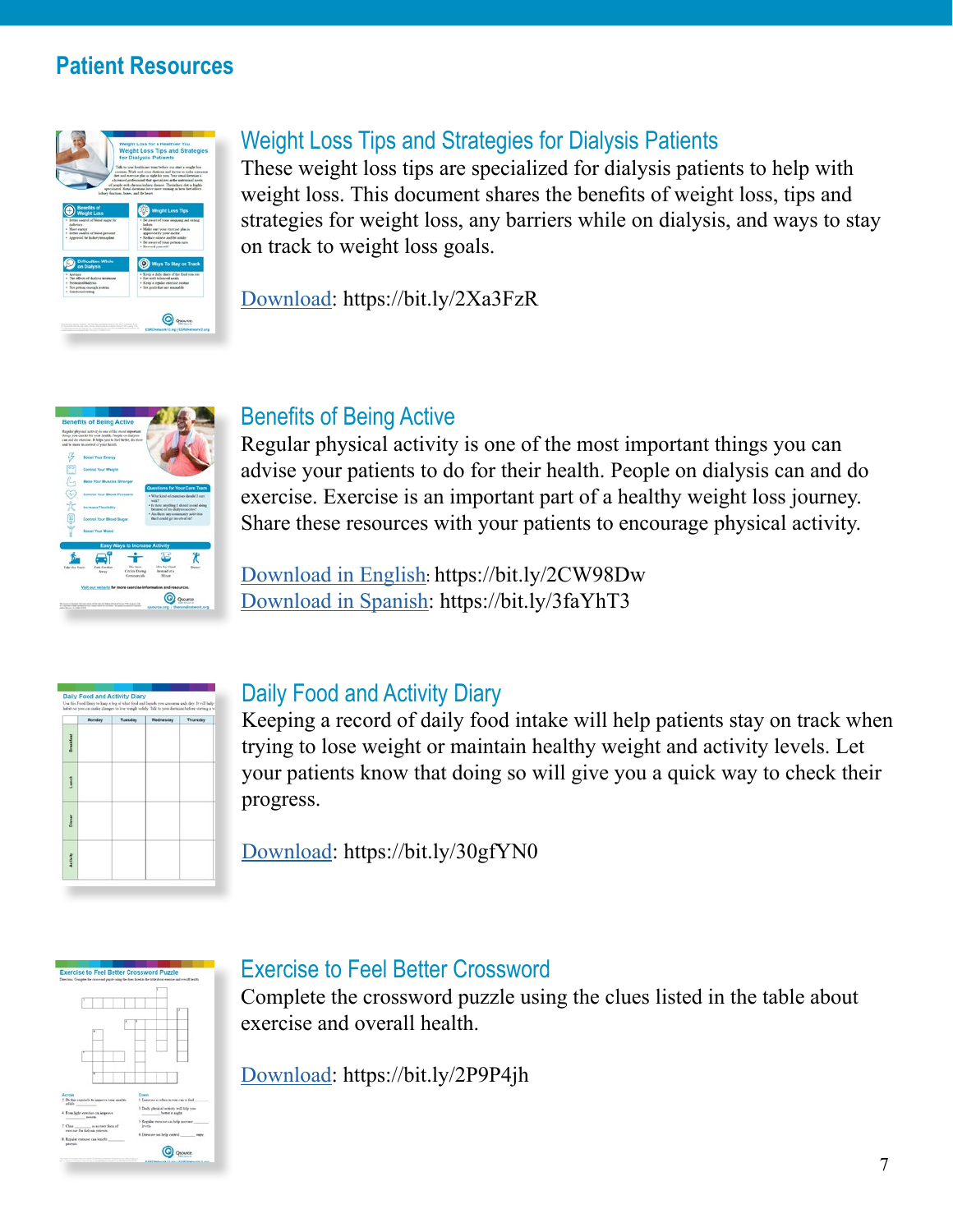## **Resources From Other Organizations**

- [Trim for Transplant RUSH University](https://www.rush.edu/services/transplant-programs) www.rush.edu/services/transplant-programs
- [John Hopkins Frailty Calculator](https://www.johnshopkinssolutions.com/solution/frailty/) [www.johnshopkinssolutions.com/solution/frailty/](http://www.johnshopkinssolutions.com/solution/frailty/)
- [Centers for Disease Control and Prevention Adult BMI Calculator](https://www.cdc.gov/healthyweight/assessing/bmi/adult_bmi/english_bmi_calculator/bmi_calculator.html) [www.cdc.gov/healthyweight/assessing/bmi/adult\\_bmi/english\\_bmi\\_](http://www.cdc.gov/healthyweight/assessing/bmi/adult_bmi/english_bmi_calculator/bmi_calculator.html) [calculator/bmi\\_calculator.html](http://www.cdc.gov/healthyweight/assessing/bmi/adult_bmi/english_bmi_calculator/bmi_calculator.html)



- [Kidney School Online Modules-](https://kidneyschool.org/mods/) Kidney School is a comprehensive online education program for people who want to learn how to manage and live with chronic kidney disease. Each module can also be downloaded in English and Spanish. [kidneyschool.org/mods/](http://kidneyschool.org/mods/)
- [Exercise: A Guide for People on Dialysis](https://lifeoptions.org/assets/pdfs/exercise_a_guide_for_people_on_dialysis.pdf) (workbook) [lifeoptions.org/assets/pdfs/exercise\\_a\\_guide\\_for\\_people\\_on\\_dialysis.pdf](http://lifeoptions.org/assets/pdfs/exercise_a_guide_for_people_on_dialysis.pdf)
- [Life Options: Feeling Better with Exercise](https://store.mei.org/feeling-better-with-exercise-a-video-guide-for-people-on-dialysis-dvd/) (DVD) provides guidance on exercise with dialysis and are available to order at [www.lifeoptions.org](http://www.lifeoptions.org) or [store.mei.org/feeling-better-with-exercise-a-video-guide-for-people-on-dialysis-dvd/](http://store.mei.org/feeling-better-with-exercise-a-video-guide-for-people-on-dialysis-dvd/)
- Nutritional and Kidney Disease– the [National Kidney Foundation website](https://www.kidney.org/
) has articles on Nutrition and Hemodialysis, Peritoneal Dialysis and Transplant. [www.kidney.org](http://www.kidney.org)
- Factor KF. [Weight loss counseling for dialysis patients to prepare for transplant.](https://www.heighpubs.org/jcn/jcn-aid1042.php) J Clini Nephrol. 2019; 3: 161-163. DOI: 10.29328/journal.jcn.1001042 [www.heighpubs.org/jcn/jcn-aid1042.php](http://www.heighpubs.org/jcn/jcn-aid1042.php)